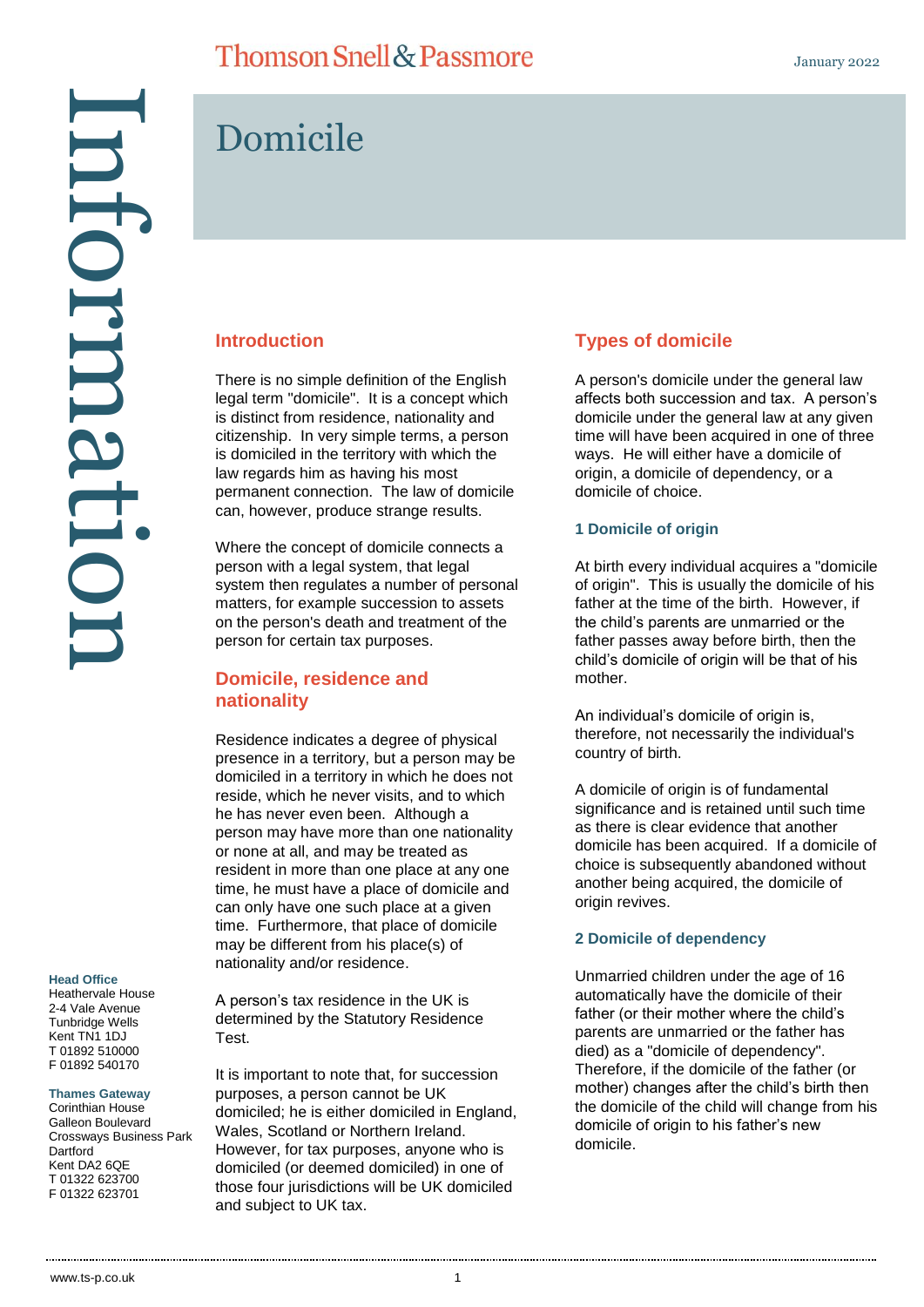# Domicile

(continued)

#### **3 Domicile of choice**

It is possible at any time for an individual over the age of 16, at least temporarily, to shed his domicile of origin, and to acquire a "domicile of choice" in a different territory.

To establish a domicile of choice an individual must sever most or all ties with his domicile of origin and settle in the territory in which he wishes to establish a domicile, with a clear intention of making his home there on a permanent basis.

If a person wishes to establish a domicile of choice, he has the onus of proving that this has occurred, and that in consequence the domicile of origin has been displaced. Until this is proved, it is assumed that the domicile of origin is retained.

There are a number of factors to which an individual can point to show that he has established a domicile of choice, but there are two overriding prerequisites:

- a a genuine wish to adopt the new territory as his only or his main home either permanently, or at least indefinitely, with no intention of establishing his main home elsewhere; and
- b a physical presence in that territory.

If the first condition is established, then a long period of residence is not necessary to establish the new domicile of choice. Conversely if it is absent, a period of continuous residence, for however long, will not be sufficient.

If the individual moves to a new territory (which is neither the territory of his domicile of origin nor his domicile of choice), his domicile will revert back to his domicile of

origin until such time as a new domicile of choice has been acquired.

#### **Establishing a new domicile**

The following are pointers towards having adopted a new domicile in another territory, although generally none of them are conclusive when taken individually:

- 1 A long period of residence;
- 2 Acquisition of permanent residential accommodation of reasonably substantial value for occupation;
- 3 Acquisition of citizenship and a new passport;
- 4 Making a will subject to the local law;
- 5 Acquisition of a burial plot;
- 6 Exercise of local political (e.g. voting) rights;
- 7 Payment of local taxes;
- 8 Development of local business interests (e.g. directorships);
- 9 Membership of local clubs and associations;
- 10 Establishment of local banking and other financial facilities;
- 11 Fostering of local business contacts;
- 12 A formal written declaration of future intentions which, while not being conclusive, may provide useful evidence in the case of early death.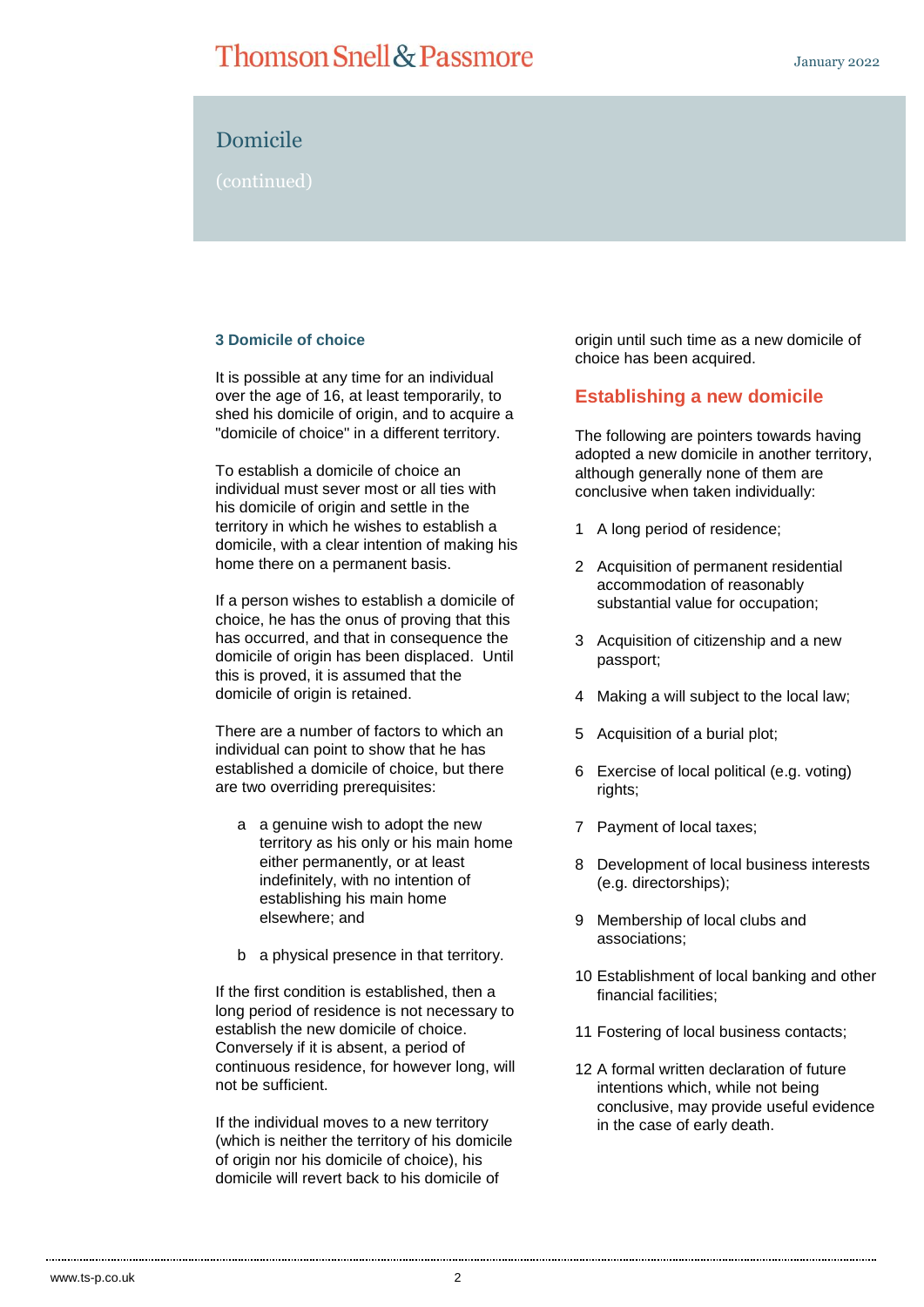# Domicile

(continued)

## **Deemed domicile**

UK tax legislation contains rules which treat certain persons who are not legally domiciled within the UK as being so domiciled for tax purposes. Prior to April 2017, the deeming rules only applied for inheritance tax (IHT) purposes, but these rules have now been both amended and extended to cover income tax and capital gains tax (CGT).

The new rules on deemed domicile are now much more complex and what is set out below is only a brief overview.

Becoming deemed domiciled for UK tax purposes does not mean that a person has acquired an English (or other UK jurisdiction) domicile of choice under general law (although the length of residency may be indicative of such an intention).

#### **1 Formerly domiciled residents**

A person is considered to be a formerly domiciled resident (a FDR) if he was born in the UK with a UK domicile of origin.

A FDR will be considered deemed domiciled in the UK for income tax and CGT from the start of the first tax year in which they return to and become resident in the UK.

The rule for IHT purposes is slightly different. If a person was born in the UK with a UK domicile of origin then he will be considered deemed domiciled in the UK for IHT purposes if:

- a He is resident in the UK during the tax year in question; and
- b He has been resident in the UK during at least one of the two tax

years immediately preceding the tax year in question.

The second limb of the test provides a slight grace period for IHT purposes as the IHT implications of a short period of deemed domicile could be more significant than for income tax or CGT purposes.

These rules mean that, even if a FDR has acquired a domicile of choice in a country other than the UK under the general law, he can still be treated as domiciled in the UK for tax purposes.

#### **2 Fifteen year rule**

All persons who are not FDRs are considered domiciled in the UK for income tax and CGT purposes if they have been resident in the UK for at least 15 of the 20 tax years immediately preceding the tax year in question.

Again the rule for IHT purposes is slightly different. All persons who are not FDRs are considered domiciled in the UK for IHT purposes during the tax year in question if:

- a They have been resident in the UK for at least 15 of the 20 tax years immediately preceding the tax year in question; and
- b They have been resident in the UK for at least one of the four tax years ending with the tax year in question.

Additionally, a person will be considered deemed domiciled in the UK for IHT purposes if he was domiciled (under the general law) in the UK within the previous three calendar years.

This means that, for all tax purposes, a person will be treated as deemed domiciled in the UK from the start of his sixteenth tax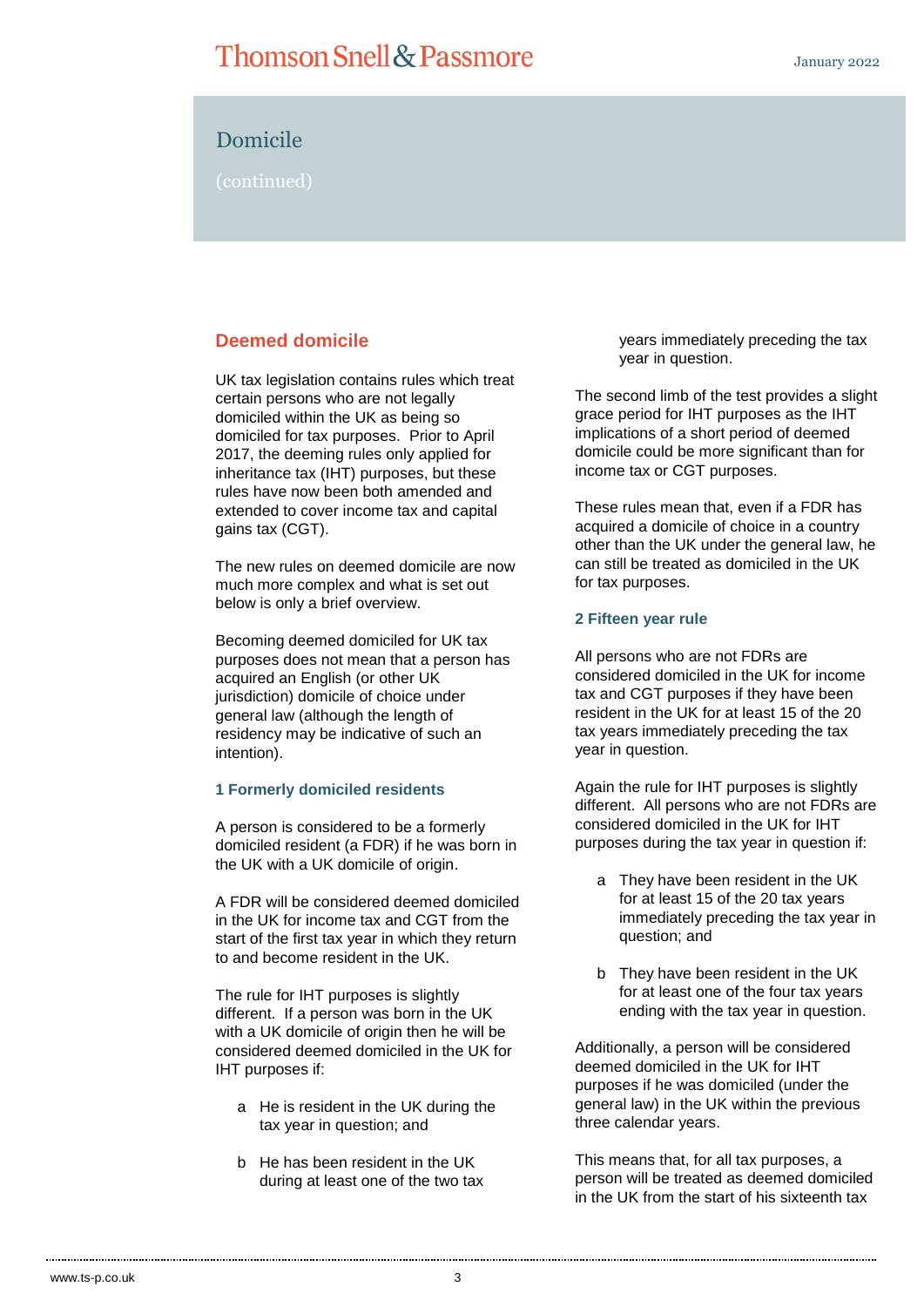# Domicile

### (continued)

year of continuous residence. However, split years (years in which a person arrives in or departs from the UK) count toward the fifteen year rule and so, in some cases, a person may become deemed domiciled after just over 13 years of residence. Years spent in the UK as a child also count.

How long it will take to lose deemed domiciled status will depend on the circumstances and the taxes in question.

#### **Domicile and IHT**

If a person dies domiciled or deemed domiciled in the UK then, subject to certain exemptions and reliefs and subject to any double taxation conventions there may be, IHT is payable on the whole of his estate throughout the world.

If, on the other hand, a person dies neither domiciled nor deemed domiciled in the UK, then IHT will only be chargeable on death on such of his assets in the UK as are subject to IHT.

For example, certain British Government securities are exempt from IHT so long as the owner is not domiciled in the UK under the general law. Additionally, if a person is neither domiciled nor deemed domiciled in the UK then holdings in authorised unit trusts and shares in open ended investment companies (OEICs) are also exempt from IHT.

It follows that if a person is likely to be domiciled outside the UK and is not deemed domiciled in the UK then, apart from exempt British Government securities, authorised unit trusts and shares OEICs, he should try to ensure that his assets in the UK do not exceed the IHT threshold.

### **Domicile and Income Tax and CGT**

Most people who are tax resident in the UK pay income tax and CGT on their worldwide income and capital gains by reference to the tax year in which the income or gains arise. This is known as the arising basis.

However, if a person is neither domiciled nor deemed domiciled in the UK then he may choose to be taxed on the remittance basis.

Under the remittance basis of taxation, a person's UK source income is still subject to UK income tax on an arising basis but his foreign source income is only subject to UK income tax if that income is remitted to the UK.

Equally, any capital gains realised on UK assets will be subject to UK CGT on an arising basis but any gains realised on foreign assets are only subject to UK CGT if the gains are remitted to the UK.

The meaning of the term remitted is complex, but it very broadly means brought into the UK. Electing to be taxed on the remittance basis means that a person does not need to pay UK tax on his foreign income and capital gains unless the income or gains are brought into the UK. Therefore, becoming deemed domiciled in the UK and losing the ability to be taxed on the remittance basis can have significant tax implications.

Due to the complexity of this area of taxation it is important that full tax advice is taken as early as possible.

#### **Domicile and wills**

If a person is domiciled outside England and Wales (under the general law), then it is